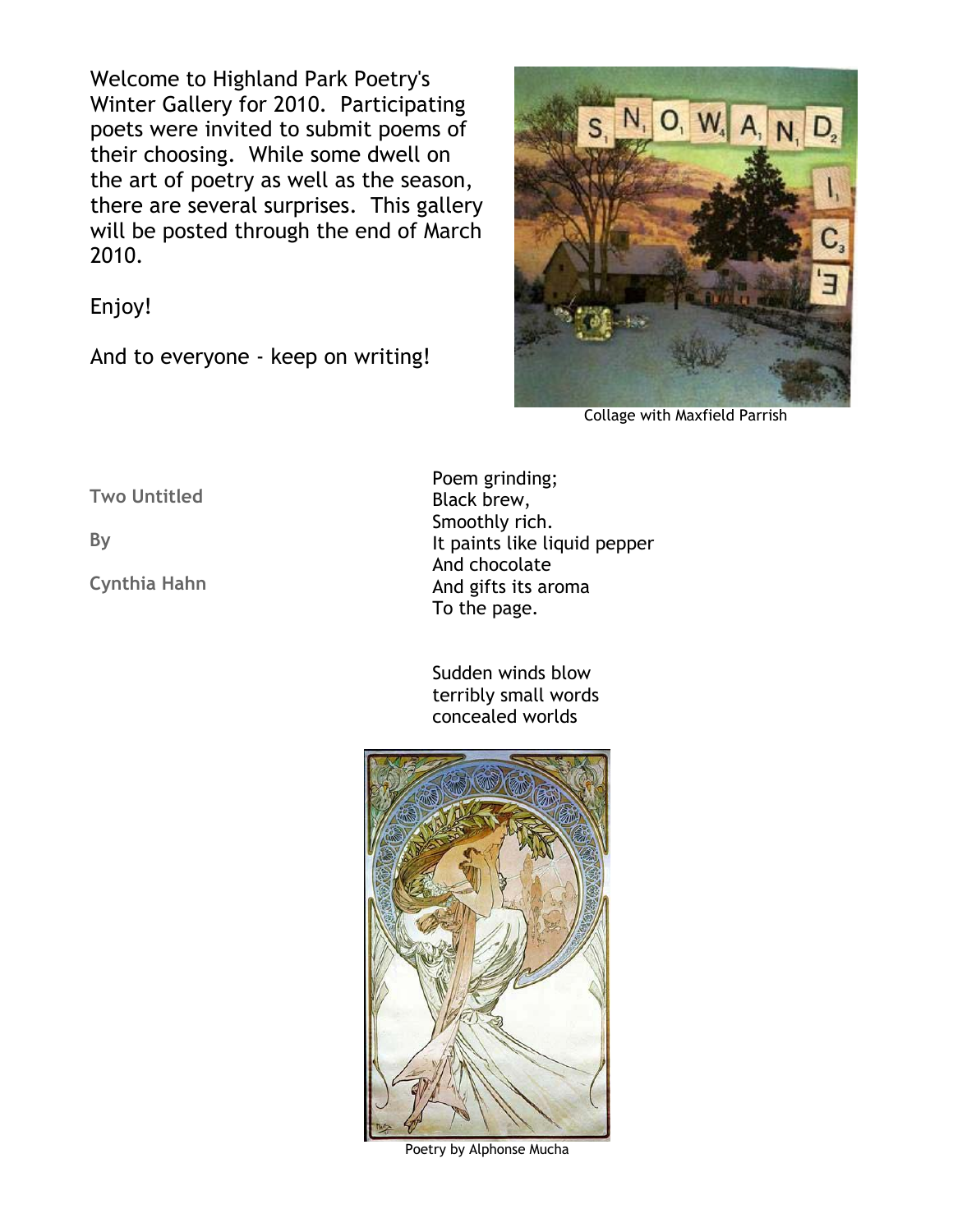| <b>The Poet</b><br>By<br><b>Dana Schwartz</b> | I often imagine the place from which poetry emerges<br>The clean and homespun world<br>During the type of yellow sunrise<br>That bypasses suburbia<br>And instead lavishes on the dewy<br>Neatly trimmed grass of a rural farm.                                                                                        |
|-----------------------------------------------|------------------------------------------------------------------------------------------------------------------------------------------------------------------------------------------------------------------------------------------------------------------------------------------------------------------------|
|                                               | When the window is still foggy<br>From the breath of last night's rain<br>And the poet sits content<br>At a small table early in the morning<br>With a quivering cup of tea and a pen<br>Alone in the still of his breathing<br>And picks his words carefully.                                                         |
|                                               | And when the light begins to flood the tiny room<br>Pressing patterns on the chintz wallpaper into life<br>And he no longer feels the early morning silence<br>Perhaps the poet will rise<br>And begin to walk the streets<br>Wearing crooked glasses<br>And a dirty raincoat<br>With a notebook tucked in its pocket. |
|                                               | And he will until dusk<br>Fills the tiny town<br>And the gas-light lamps<br>Become cat eyes in the dark.                                                                                                                                                                                                               |
| His Legacy                                    | When this all began<br>Expectations were low                                                                                                                                                                                                                                                                           |
| By<br><b>Bruce E. McNutt</b>                  | He wanted to leave behind<br>A part of himself<br>So his children would know                                                                                                                                                                                                                                           |
|                                               | The kind of man he was<br>What was in his heart and soul                                                                                                                                                                                                                                                               |
|                                               | Without understanding<br>His expectations grew<br>He began to believe<br>A poet was born<br>But it was not true                                                                                                                                                                                                        |
|                                               | Each word, each phrase<br>Carefully selected<br>But the flow was gone<br>The sudden joy                                                                                                                                                                                                                                |
|                                               | Now he has found himself<br>His poetry again his<br>Bursting to escape from deep inside<br>Legacy to all he loves<br>To those who love him                                                                                                                                                                             |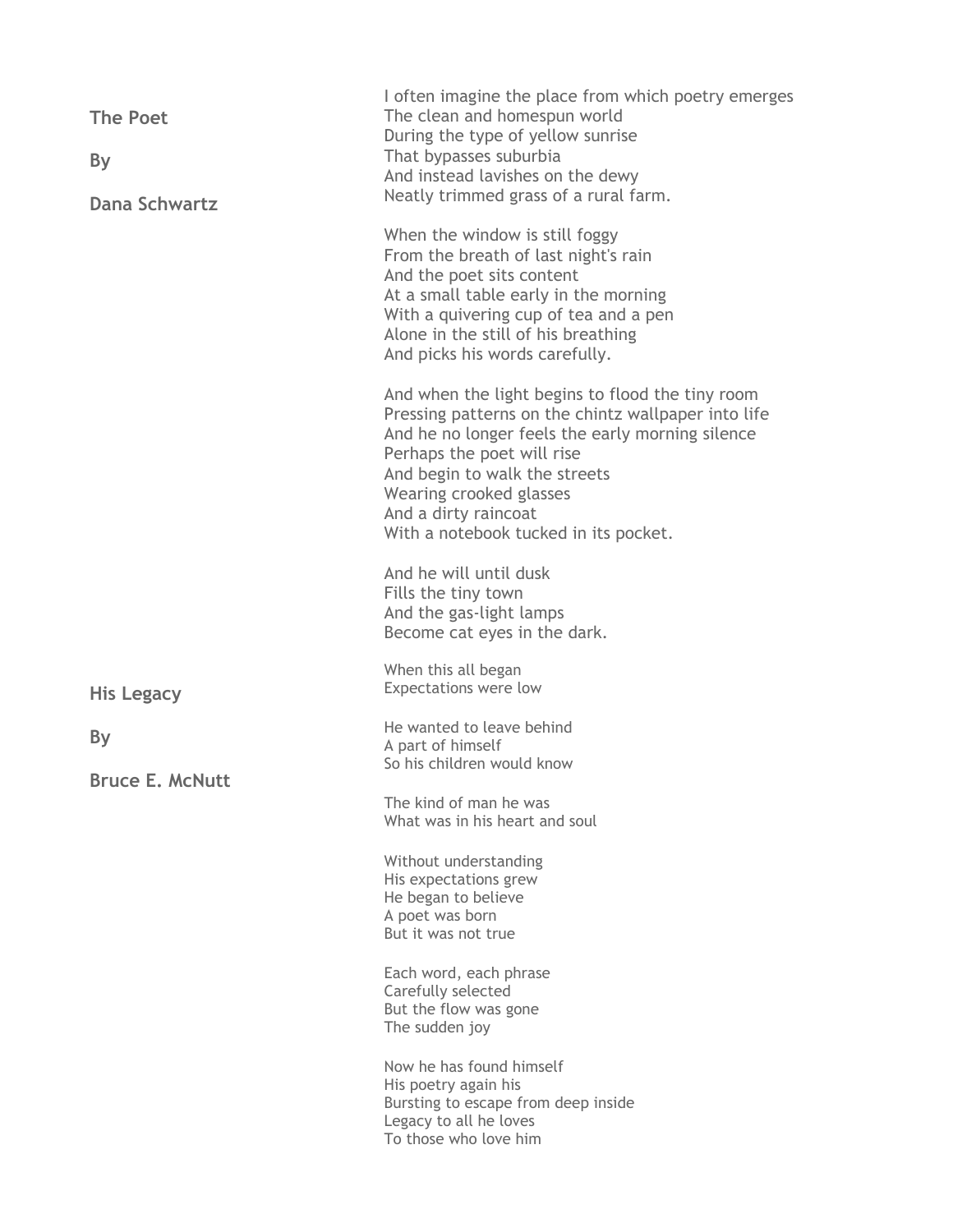

Gail Goepfert, Photographer

**As Seen From Above** 

**By** 

**Cynthia Atkins**

While your mind is singing the only song you know, I'm folding the sun into drapes, the drapes foreclose on the lawn. You make a tent of your hands, protect me from the elements. In your palm, something along the lines of a future tense. I was the girl in the paragraph of a simpler time -- where words were considered monuments. Your face is marked

 as a roadmap, but your fingers tell a different story. When I can't think sitting down, you whistle to lighten the load -- a bird's song emerging after heavy rain. All our belongings unloaded like luggage thrown off a ship. The pillars of shadow tendered on thighs and elbows. Now, our mouths are housed under one roof. We're wayward pilgrims looking for the one light-house that calls us home.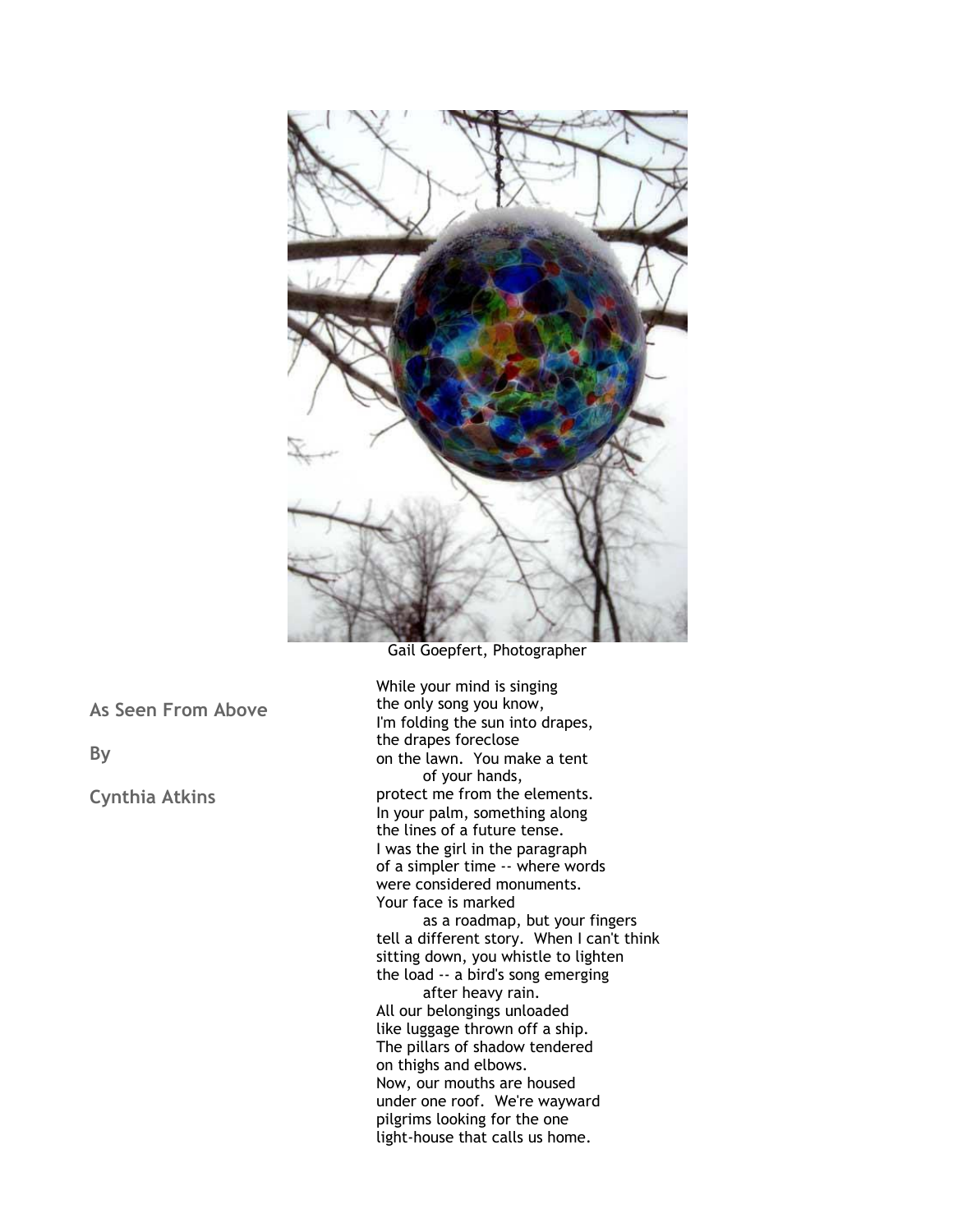**How To Become A Ghost** 

**By** 

**Michael H. Brownstein**

One moment you feel the weight of gravity, A blanket, the first light through the window. Then the entire experience of living dissolves And you find yourself weightless, out of focus And then you understand the confusion of ghosts.

Then you know everything. There you are Asleep on the bed, gravity, blankets, light, And here you are with none of those things. When they come to take you, you are not ready.

In those minutes, in those days, in that first week, Can you hear the thunder? The watcher? The making of the pyre? The embrace of light? Sorry, there is nothing here -- just a darkening, A wind you now control, a wall no longer in the way.

Let the thunder roar so we know where you are in death. Let the sitter sit with you so you will have company. Let your lack of weight make it that much easier. Somewhere there must be a home for you. Somewhere there must be a light to grow into.



David Dotson, Photographer

frigid air on new year's day... one shade of white

**four haiku** 

**by** 

**charlotte digregorio**

quitting my job to write... paper piled before me snowdrifts beyond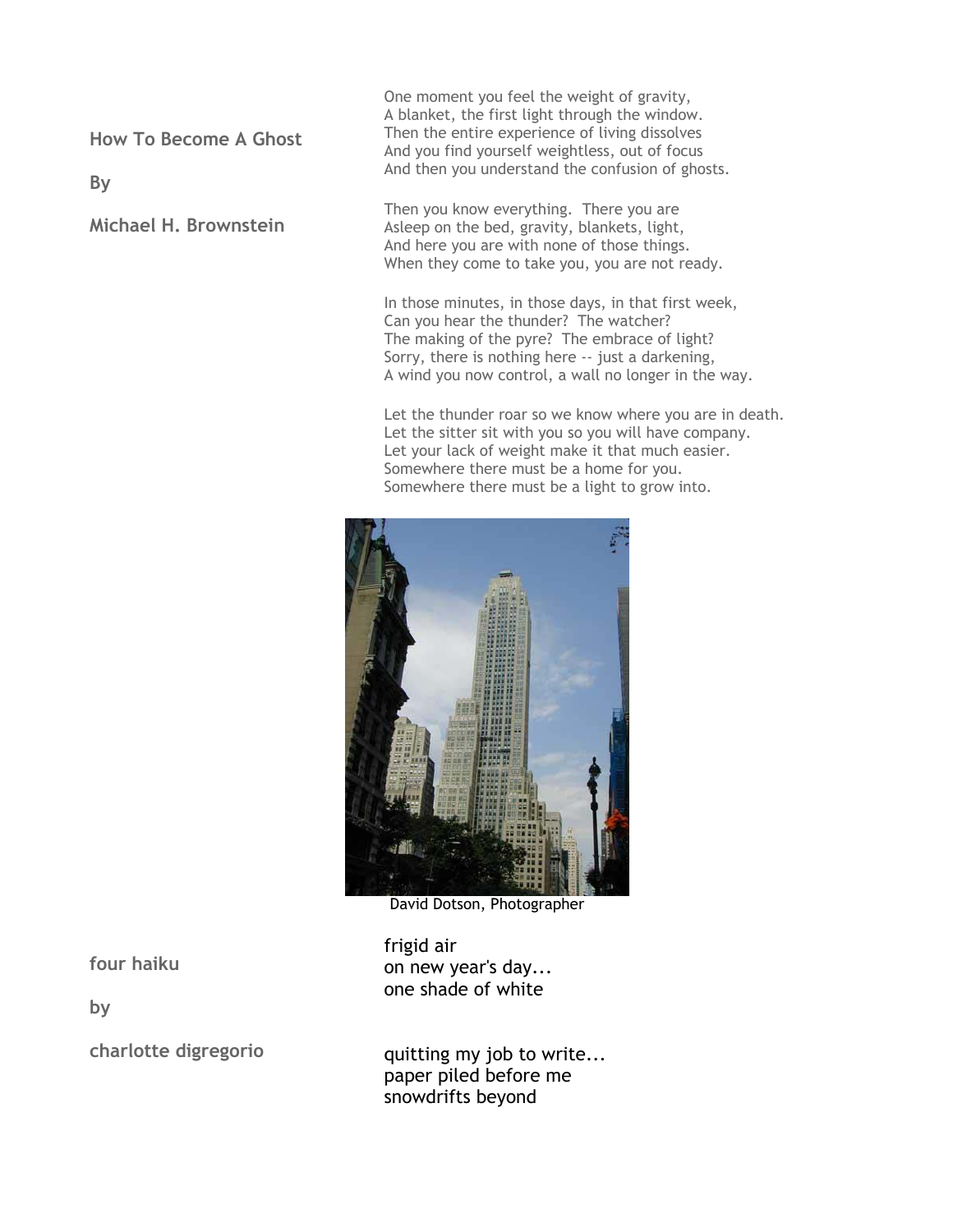four-leaf clover half brown

walking by sun along the frozen lake i melt into winter

snow sings at my window I know it wants to embrace my silence my longing

and I want to burrow into its soft white song inhale its fragile sigh

from the clotted sky ice floats down into my waiting white tomorrows

what can it tell me? that down is down that time is flowing and endless that blizzards are fated now and then?

I'm safe and warm in my solid brick home fire blazes at my hearth telling me not to worry

tempted I glance out the window again but remain at ease in my easy chair a gust of wind rattles the windowpane

do wolves still howl in this tame old village?

**Snowstorm** 

**By** 

**Herb Berman**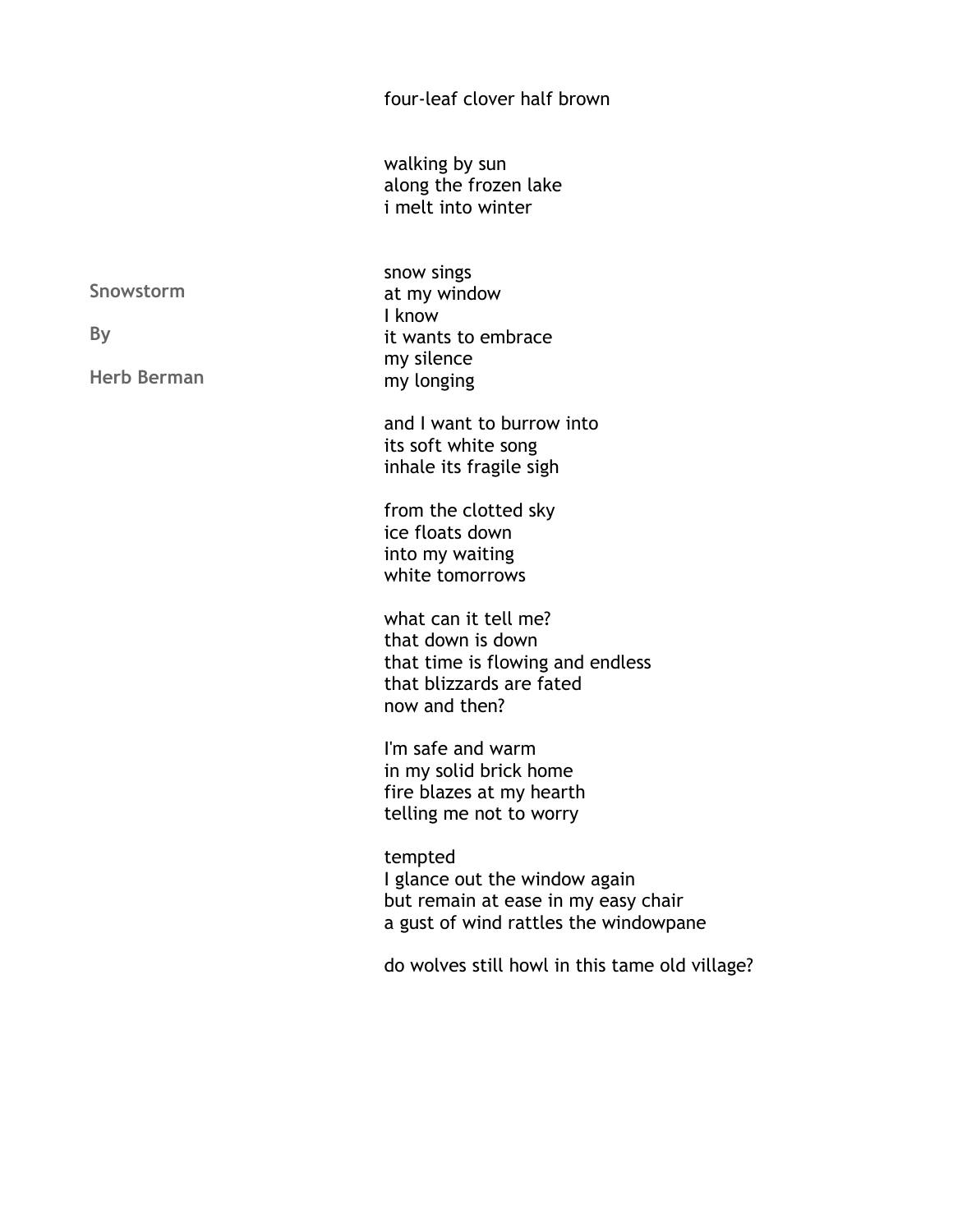

Gail Goepfert, Photographer

snow covers the mistakes softens the contours of barren gardens frozen lakes

slows down the pace makes us cling to home sharpens shadows on a moon lit trail

ice crystals pelt us melt on tongues with mortality's taste

when God created snowflakes it was no mistake

**Winterspeak** 

**By** 

**Gail Goepfert**

The ruse is up! Your powdered sugar branches, windowpanes etched with tatted lace and rooftops frosted in winter white cannot seduce me.

Begone your story of dying and rebirth, I am no longer amused. Winter's tale, mostly a heartless story of twisted fenders and shattered patience. Your garb of gray must go!

You have been given your walking papers.

**Snowscape** 

**By** 

**Lois Barr**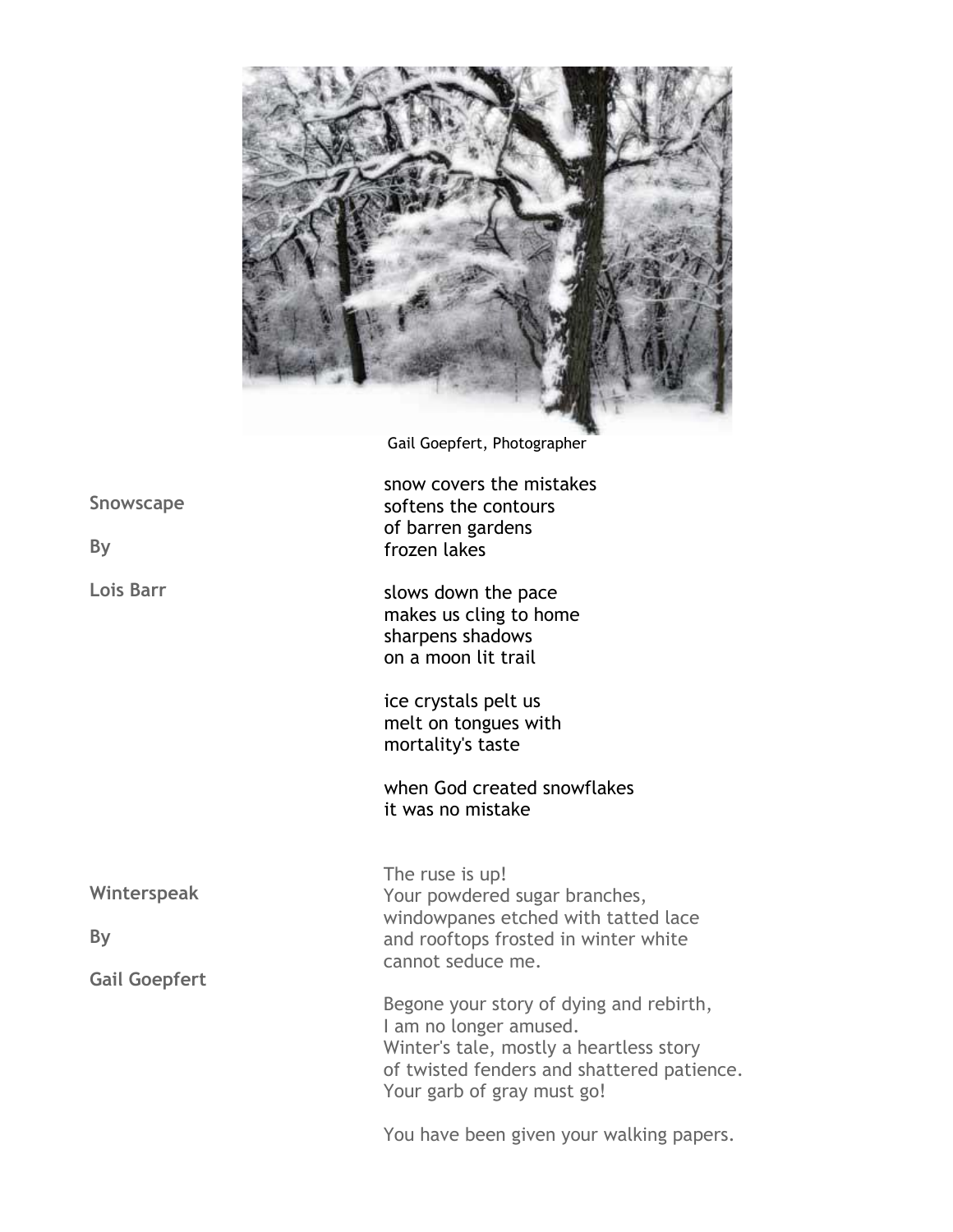Depart and do not forget your garment bag. No more winterspeak. Haven't you heard? Silence is golden.



Gail Goepfert, Photographer

Now, let me tell you something seen from smoke lifting into light, moving up into branches of the nearby wood, without halt, without cloak, effortless as a snow fall, slim as a ribbon's dance.

There is solitude in winter, refuge in the storm, and though you dig and scrape for scraps below, the moss of comfort is green -- memory transforms. In smoke we see how homeward souls may go.



Self Portrait by Miranda Dotson

**A Stretch of Shadows on the Snow** 

**By** 

## **Robert Klein Engler**

*Check out Robert Klein Engler's website and download a free chapbook at www.RobertKleinEngler.com. Other publications are available at www.lulu.com or www.amazon.com*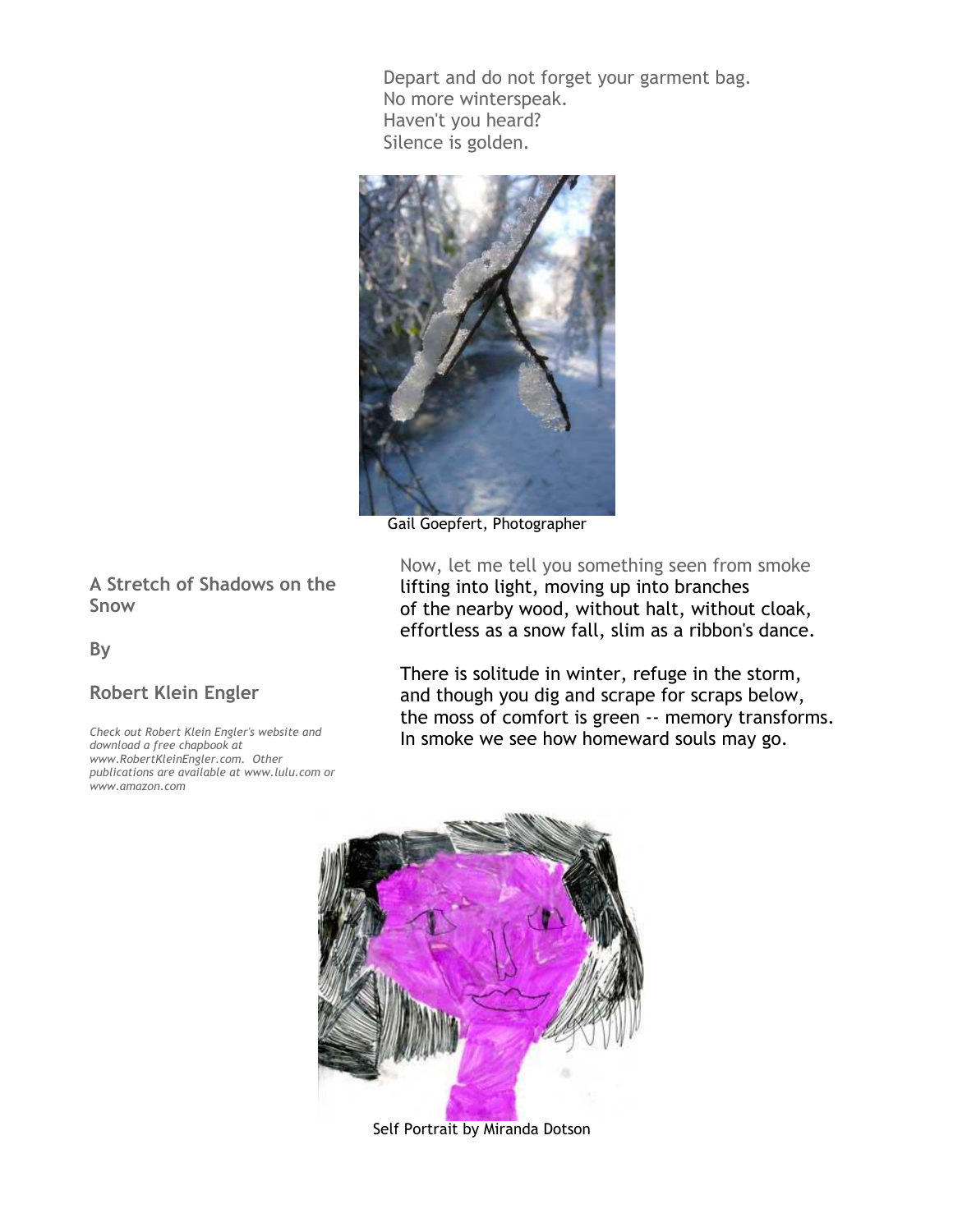**Ode to Monday's Child** 

**By** 

**Jo Stewart**

Monday's child is fair of face You were Monday's child So what was fair? Your hair, like silken thread your smile your eyes, your chin your tiny ears Fair, like fairy ephemeral fair, not false a cut flower dew glimmering in the sunlight a passing firefly a summer breeze.

You had a way of marking disappointments - arms folded across your chest, lips pursed a bulwark against injustice. You were fragile, but a mighty warrior, you didn't fool me with that act of defiance when pain was too great to bear You curled your lip, your eyes asked, why?

Disappointment, a frequent visitor as I remember. You were not like the other children You knew no fears only barriers to your desires.

One day we watched the kitten scamper up the tree while the mutt in hot pursuit could only bark jumping up and down on the ground below pounding with desire. I laughed at the all to familiar scene but you you hugged the mutt to comfort him.

Nature designed you one chromosome above the rest I used to quarrel with that random choice until I heard you sob at the end of Peter Pan when Tinker Bell died.